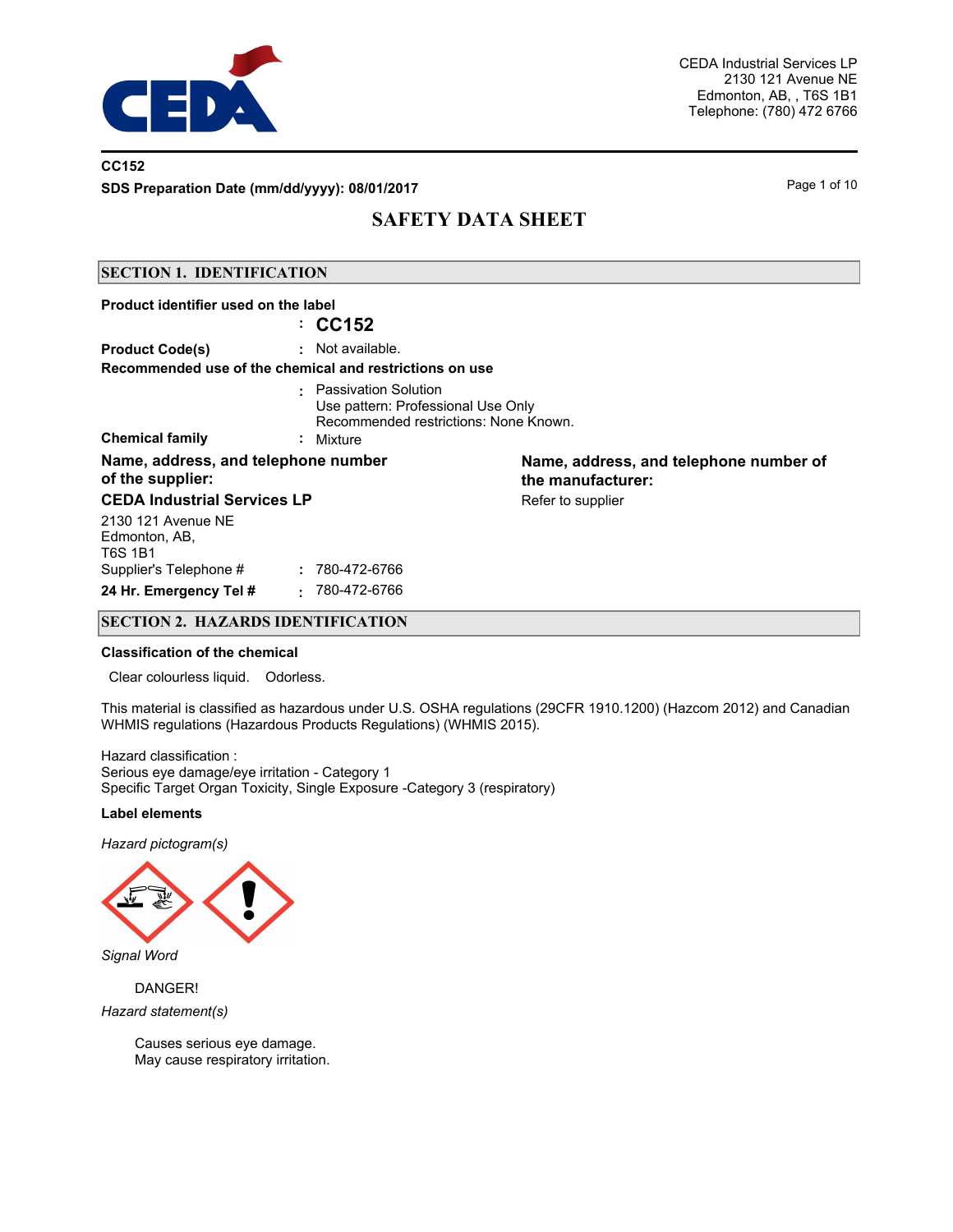

# **CC152 SDS Preparation Date (mm/dd/yyyy): 08/01/2017** Page 2 of 10

# **SAFETY DATA SHEET**

### *Precautionary statement(s)*

Avoid breathing mist or vapours. Use only outdoors or in a well-ventilated area.

Wear eye/face protection. IF IN EYES: Rinse cautiously with water for several minutes. Remove contact lenses, if present and easy to do. Continue rinsing. Immediately call a POISON CENTRE or doctor/physician. If inhaled: Remove person to fresh air and keep comfortable for breathing. Call a POISON CENTRE or doctor/physician if you feel unwell.

Store in a well-ventilated place. Keep container tightly closed. Store locked up.

Dispose of contents/container in accordance with local regulation.

### **Other hazards**

Other hazards which do not result in classification:

Direct skin contact may cause slight or mild, transient irritation. Ingestion may cause gastrointestinal irritation, nausea, vomiting and diarrhea.

### **SECTION 3. COMPOSITION/INFORMATION ON INGREDIENTS**

Mixture

| <b>Chemical name</b>       | Common name and synonyms               | <u>CAS#</u> | Concentration (% by weight) |
|----------------------------|----------------------------------------|-------------|-----------------------------|
| Sodium carbonate           | soda ash<br>Carbonic acid, sodium salt | 497-19-8    | $7.0 - 10.0$                |
| Sodium phosphate, tribasic | Trisodium phosphate,<br>anhydrous      | 10101-89-0  | $5.0 - 7.0$                 |
| Sodium nitrite             | Nitrous acid sodium salt               | 7632-00-0   | $0.1 - 0.5$                 |

The % concentrations for the above listed chemicals will vary from batch to batch. Concentrations listed represent the actual concentration range for each chemical.

### **SECTION 4. FIRST-AID MEASURES**

### **Description of first aid measures**

| Ingestion    | : Do NOT induce vomiting. Have victim rinse mouth with water, then give one to two<br>glasses of water to drink. Never give anything by mouth to an unconscious person.<br>Call a POISON CENTER or doctor/physician if you feel unwell.                                                                                                                                                                        |
|--------------|----------------------------------------------------------------------------------------------------------------------------------------------------------------------------------------------------------------------------------------------------------------------------------------------------------------------------------------------------------------------------------------------------------------|
| Inhalation   | : If inhaled, move to fresh air. If breathing is difficult, give oxygen by qualified medical<br>personnel only. If breathing has stopped, give artificial respiration. Obtain medical<br>attention if symptoms develop and persist.                                                                                                                                                                            |
| Skin contact | : Flush skin with large amounts of water. If irritation or symptoms develop, seek medical<br>attention.                                                                                                                                                                                                                                                                                                        |
| Eye contact  | : Flush eyes with water for at least 20 minutes. Immediately call a POISON CENTER or<br>doctor/physician.                                                                                                                                                                                                                                                                                                      |
|              | Most important symptoms and effects, both acute and delayed                                                                                                                                                                                                                                                                                                                                                    |
|              | : Causes serious eye damage. Symptoms may include redness, pain, tearing and<br>conjunctivitis. Permanent eye damage including blindness could result. May cause<br>respiratory irritation. Symptoms may include sore throat, running nose and shortness<br>of breath. Direct skin contact may cause slight or mild, transient irritation. Ingestion<br>may cause irritation of the mouth, throat and stomach. |

### **Indication of any immediate medical attention and special treatment needed**

**:** Treat symptomatically.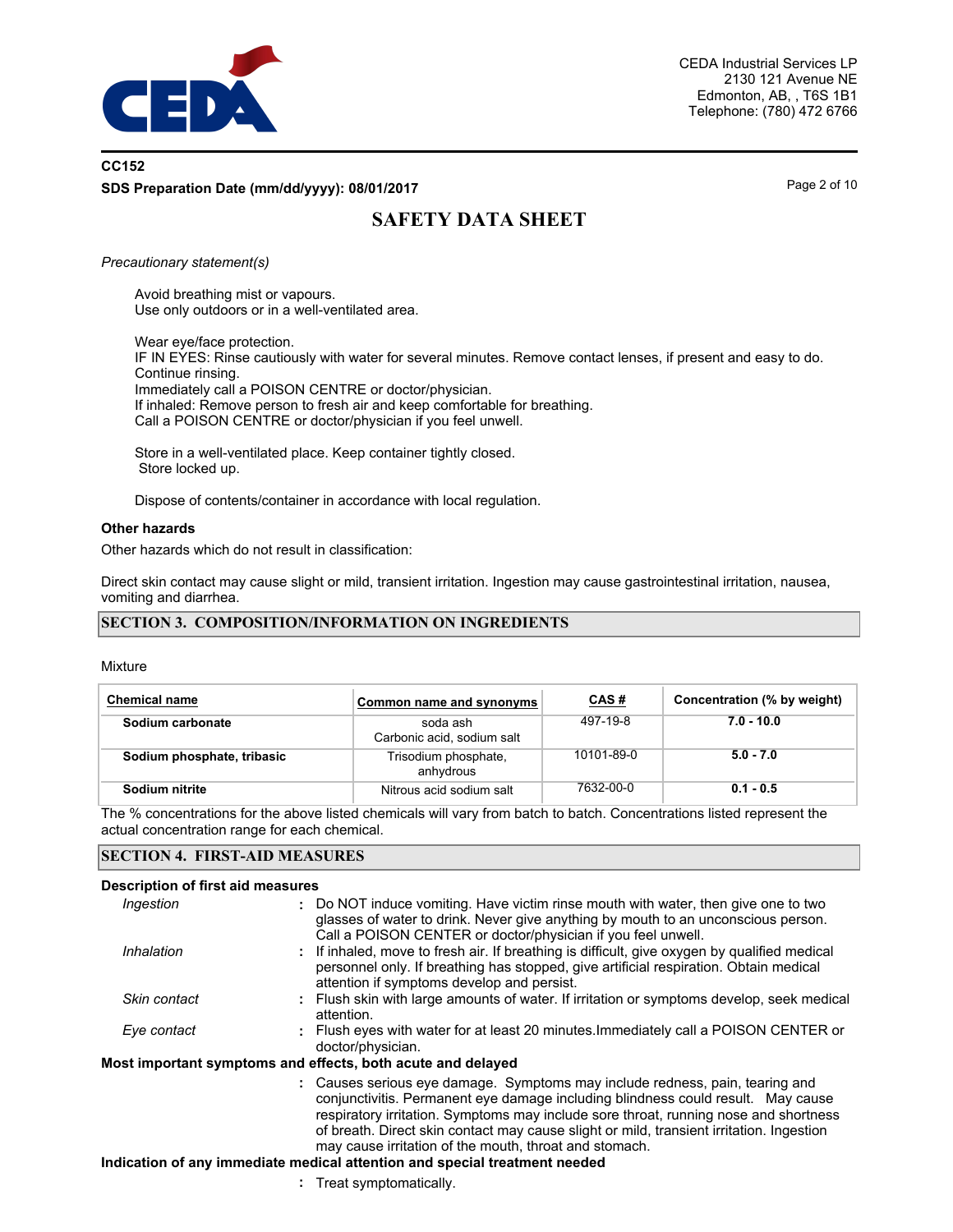

### **CC152**

**SDS Preparation Date (mm/dd/yyyy): 08/01/2017** Page 3 of 10

# **SAFETY DATA SHEET**

### **SECTION 5. FIRE-FIGHTING MEASURES Extinguishing media :** *Suitable extinguishing media* Use media suitable to the surrounding fire such as water fog or fine spray, alcohol foams, carbon dioxide and dry chemical. **:** Do not use a solid water stream as it may scatter and spread fire. *Unsuitable extinguishing media* **:** Burning may produce irritating, toxic and obnoxious fumes. Contains oxidizers, which may increase the burning rate of combustible materials with flare-burning effect. **Special hazards arising from the substance or mixture / Conditions of flammability Flammability classification (OSHA 29 CFR 1910.106) :** Not flammable. **:** Sodium oxides. ;Carbon oxides; Nitrogen oxides (NOx) **Hazardous combustion products Special protective equipment and precautions for firefighters**  *Protective equipment for fire-fighters* **:** Firefighters must use standard protective equipment including flame retardant coat, helmet with face shield, gloves, rubber boots, and in enclosed spaces, SCBA. **:** Firefighters should wear proper protective equipment and self-contained breathing *Special fire-fighting procedures* apparatus with full face piece operated in positive pressure mode. Move containers from fire area if safe to do so. Water spray may be useful in cooling equipment exposed to heat and flame. Restrict access to area until completion of clean-up. Ensure clean-up is conducted by **:** trained personnel only. Wear suitable protective equipment. Refer to protective measures listed in sections 7 and 8. Restrict access to area until completion of clean-up. **Personal precautions, protective equipment and emergency procedures SECTION 6. ACCIDENTAL RELEASE MEASURES Environmental precautions :** Ensure spilled product does not enter drains, sewers, waterways, or confined spaces. Ventilate area of release. Stop spill or leak at source if safely possible. Dike for water control. Contain and absorb spilled liquid with non-combustible, inert absorbent material (e.g. sand), then place absorbent material into a container for later disposal (see Section 13). **: Methods and material for containment and cleaning up Special spill response procedures :** Contact appropriate local and provincial environmental authorities for assistance and/or reporting requirements. US CERCLA Reportable quantity (RQ): See section 15. **SECTION 7. HANDLING AND STORAGE**

Use only outdoors or in a well-ventilated area. Wear eye protection/face protection. **:** Avoid contact with eyes, skin and clothing.Keep away from incompatibles. Keep containers tightly closed when not in use.Wash thoroughly after handling.Avoid breathing mist or vapor. **Precautions for safe handling Conditions for safe storage :** Store locked up. Store in a cool, dry, well-ventilated area.Storage area should be clearly identified, clear of obstruction and accessible only to trained and authorized personnel. **Incompatible materials :** Strong acids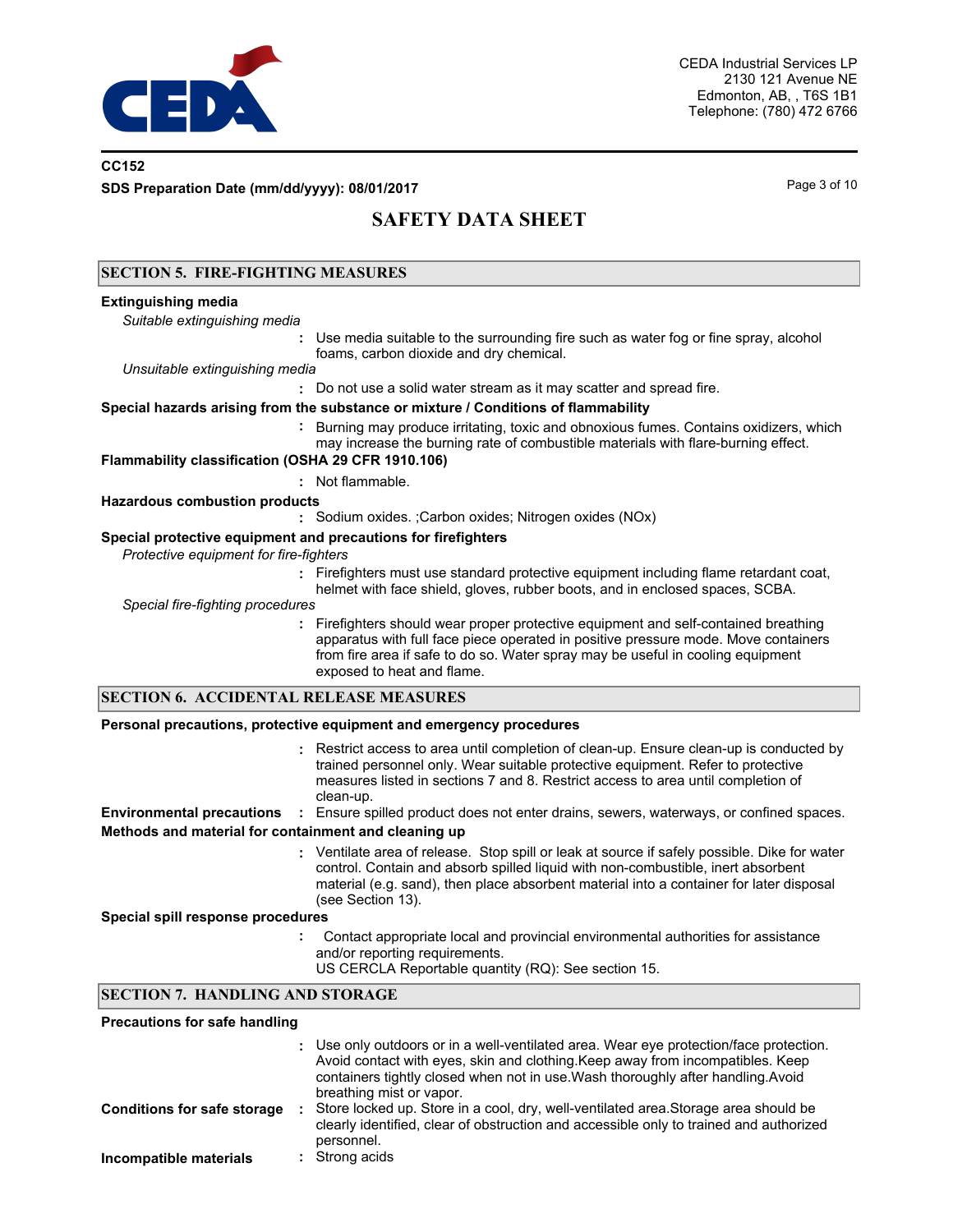

## **CC152 SDS Preparation Date (mm/dd/yyyy): 08/01/2017** Page 4 of 10

# **SAFETY DATA SHEET**

### **SECTION 8. EXPOSURE CONTROLS / PERSONAL PROTECTION**

| <b>Exposure Limits:</b>    |            |                  |            |                 |
|----------------------------|------------|------------------|------------|-----------------|
| <b>Chemical Name</b>       |            | <b>ACGIH TLV</b> |            | <b>OSHA PEL</b> |
|                            | <b>TWA</b> | <b>STEL</b>      | <b>PEL</b> | <b>STEL</b>     |
| Sodium carbonate           | N/Av       | N/Av             | N/Av       | N/Av            |
| Sodium phosphate, tribasic | N/Av       | N/Av             | N/Av       | N/Av            |
| Sodium nitrite             | N/Av       | N/Av             | N/Av       | N/Av            |

### **Exposure controls**

### **Ventilation and engineering measures**

|                                       |   | : Use in a well-ventilated area. Use general or local exhaust ventilation to maintain air<br>concentrations below recommended exposure limits.                                                                           |
|---------------------------------------|---|--------------------------------------------------------------------------------------------------------------------------------------------------------------------------------------------------------------------------|
| <b>Respiratory protection</b>         |   | : Use the indicated respiratory protection if the occupational exposure limit is exceeded<br>and/or in case of product release (dust and/or fumes). Advice should be sought from<br>respiratory protection specialists.  |
| <b>Skin protection</b>                |   | Wear protective gloves. Advice should be sought from glove suppliers.                                                                                                                                                    |
| Eye / face protection                 |   | : Wear eye/face protection. Wear safety glasses with side shields (or goggles).                                                                                                                                          |
| Other protective equipment            | ÷ | Wear sufficient clothing to prevent skin contact. Depending on conditions of use, an<br>impervious apron should be worn. An eyewash station and safety shower should be<br>made available in the immediate working area. |
| <b>General hygiene considerations</b> |   |                                                                                                                                                                                                                          |
|                                       |   | Avoid contact with skin, eyes and clothing. Upon completion of work, wash hands                                                                                                                                          |

before eating, drinking, smoking or use of toilet facilities. Handle in accordance with good industrial hygiene and safety practice.

## **SECTION 9. PHYSICAL AND CHEMICAL PROPERTIES**

| <b>Appearance</b>                                   |    | Clear colourless liquid.       |
|-----------------------------------------------------|----|--------------------------------|
| Odour                                               | ÷  | Odorless                       |
| <b>Odour threshold</b>                              | ÷  | N/Av                           |
| рH                                                  | ÷. | 10-12(1% Solution)             |
| <b>Melting/Freezing point</b>                       | ÷. | Not available.                 |
| Initial boiling point and boiling range             |    |                                |
|                                                     |    | 100°C (212°F)                  |
| <b>Flash point</b>                                  |    | Not Applicable (Does not burn) |
| <b>Flashpoint (Method)</b>                          | ÷  | N/Ap                           |
| <b>Evaporation rate (BuAe = 1)</b> : Not available. |    |                                |
| Flammability (solid, gas)                           |    | $\therefore$ Not applicable.   |
| Lower flammable limit (% by vol.)                   |    |                                |
|                                                     |    | N/Ap                           |
| Upper flammable limit (% by vol.)                   |    |                                |
|                                                     |    | N/Ap                           |
| <b>Oxidizing properties</b>                         | ÷  | Not applicable                 |
| <b>Explosive properties</b>                         | ÷  | Not applicable.                |
| Vapour pressure                                     | ÷  | Not available.                 |
| <b>Vapour density</b>                               |    | Not available.                 |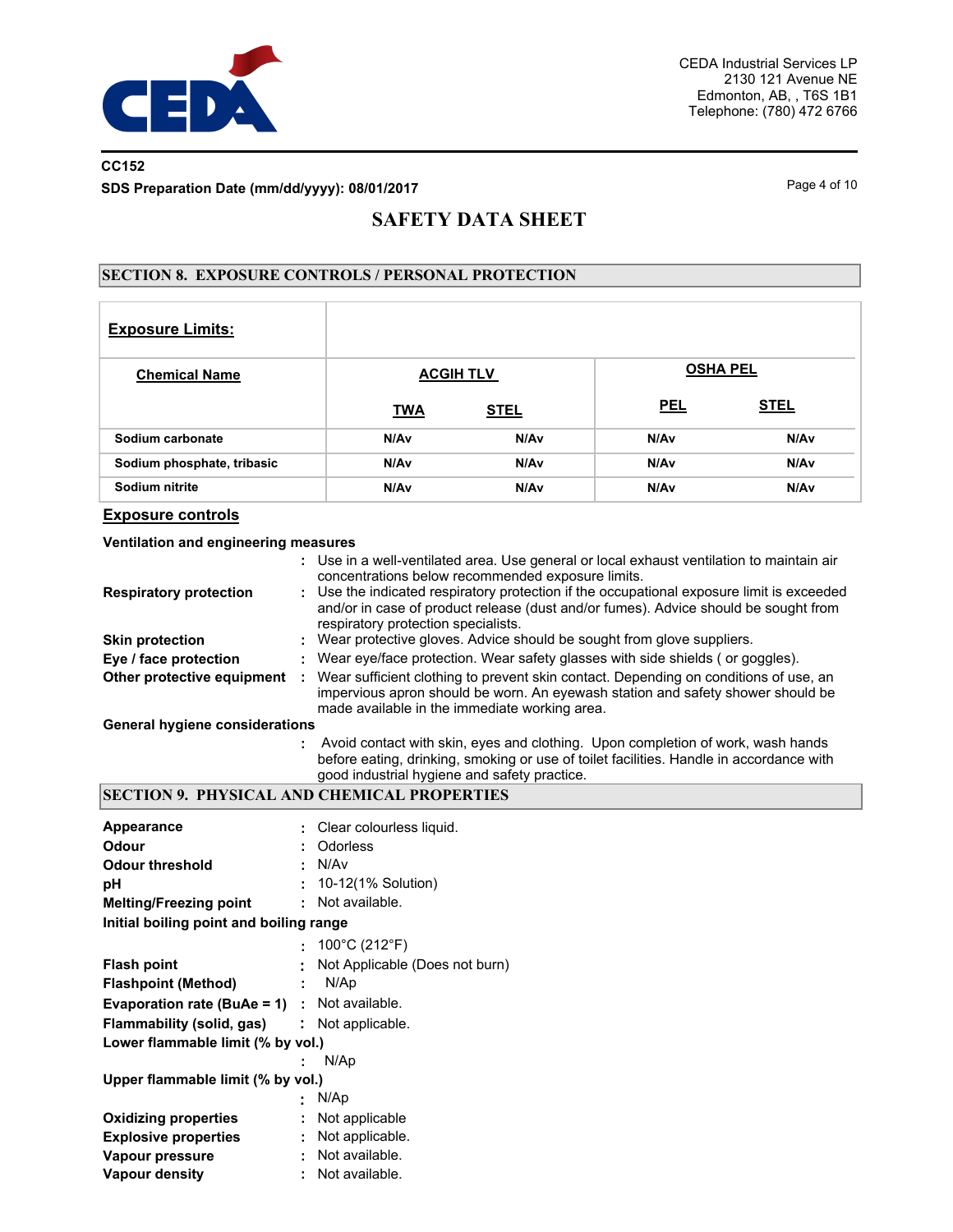

## **CC152 SDS Preparation Date (mm/dd/yyyy): 08/01/2017** Page 5 of 10

# **SAFETY DATA SHEET**

| <b>Relative density / Specific gravity</b>         |                                                                                 |  |  |  |
|----------------------------------------------------|---------------------------------------------------------------------------------|--|--|--|
|                                                    | : 1.1                                                                           |  |  |  |
| Solubility in water                                | : Soluble.                                                                      |  |  |  |
| Other solubility(ies) : Not available.             |                                                                                 |  |  |  |
|                                                    | Partition coefficient: n-octanol/water or Coefficient of water/oil distribution |  |  |  |
|                                                    | : N/Av                                                                          |  |  |  |
| <b>Auto-ignition temperature :</b> Not applicable. |                                                                                 |  |  |  |
| <b>Decomposition temperature :</b> Not available.  |                                                                                 |  |  |  |
| <b>Viscosity</b>                                   | $:$ Not available.                                                              |  |  |  |
| Volatiles (% by weight)                            | : Not available.                                                                |  |  |  |
| <b>Volatile organic Compounds (VOC's)</b>          |                                                                                 |  |  |  |
|                                                    | : N/Av                                                                          |  |  |  |
| Absolute pressure of container                     |                                                                                 |  |  |  |
|                                                    | : N/Ap                                                                          |  |  |  |
| Flame projection length                            | : $N/Ap$                                                                        |  |  |  |
| Other physical/chemical comments                   |                                                                                 |  |  |  |
|                                                    | : None known or reported by the manufacturer.                                   |  |  |  |
| SECTION 10. STABILITY AND REACTIVITY               |                                                                                 |  |  |  |

| <b>Reactivity</b>                       |                | : This product is not reactive.                                                                   |
|-----------------------------------------|----------------|---------------------------------------------------------------------------------------------------|
| <b>Chemical stability</b>               | ÷.             | Material is stable under normal conditions.                                                       |
| Possibility of hazardous reactions      |                |                                                                                                   |
|                                         | $\blacksquare$ | No dangerous reaction known under conditions of normal use.                                       |
| <b>Conditions to avoid</b>              |                | : Avoid contact with incompatible materials. Do not use in areas without adequate<br>ventilation. |
| Incompatible materials                  |                | : See Section 7 (Handling and Storage) for further details.                                       |
| <b>Hazardous decomposition products</b> |                |                                                                                                   |
|                                         |                | None known, refer to hazardous combustion products in Section 5.                                  |

### **SECTION 11. TOXICOLOGICAL INFORMATION**

### **Information on likely routes of exposure:**

| <b>Routes of entry inhalation</b>  |  | : YES |  |  |  |
|------------------------------------|--|-------|--|--|--|
| Routes of entry skin & eye         |  | : YFS |  |  |  |
| Routes of entry Ingestion          |  | : YFS |  |  |  |
| Routes of exposure skin absorption |  |       |  |  |  |
|                                    |  | : NO  |  |  |  |

# **Potential Health Effects:**

### **Signs and symptoms of short-term (acute) exposure**

*Sign and symptoms Inhalation*

| Sign and symptoms Inhalation |                                                                                                                                                      |
|------------------------------|------------------------------------------------------------------------------------------------------------------------------------------------------|
|                              | May cause respiratory irritation. Symptoms may include sore throat, running nose and<br>shortness of breath.                                         |
| Sign and symptoms ingestion  |                                                                                                                                                      |
|                              | Ingestion may cause gastrointestinal irritation, nausea, vomiting and diarrhea.                                                                      |
| Sign and symptoms skin       | May cause mild transient irritation.                                                                                                                 |
| Sign and symptoms eyes       | Causes serious eye damage. Symptoms may include redness, pain, tearing and<br>conjunctivitis. Permanent eye damage including blindness could result. |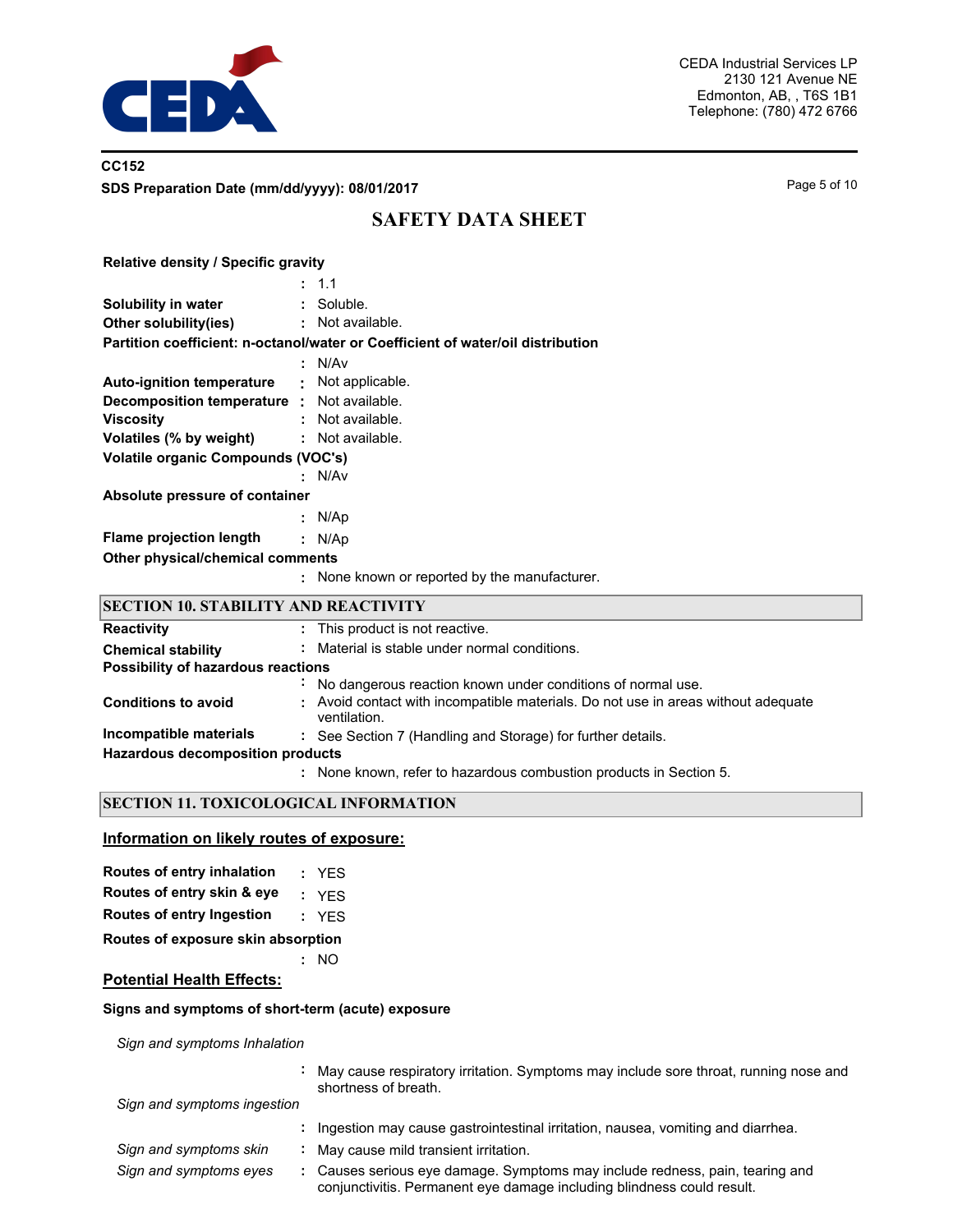

# **CC152 SDS Preparation Date (mm/dd/yyyy): 08/01/2017** Page 6 of 10

# **SAFETY DATA SHEET**

### **Potential Chronic Health Effects**

|                                                  |    | : Frequent or prolonged contact may dry the skin, leading to discomfort and dermatitis.                                                                                                                                                                                                                                   |
|--------------------------------------------------|----|---------------------------------------------------------------------------------------------------------------------------------------------------------------------------------------------------------------------------------------------------------------------------------------------------------------------------|
| <b>Mutagenicity</b>                              |    | Not expected to be mutagenic in humans.                                                                                                                                                                                                                                                                                   |
| Carcinogenicity                                  | ÷. | No components are listed as carcinogens by ACGIH, IARC, OSHA or NTP.                                                                                                                                                                                                                                                      |
| <b>Reproductive effects &amp; Teratogenicity</b> |    |                                                                                                                                                                                                                                                                                                                           |
|                                                  |    | : Not expected to cause reproductive effects.                                                                                                                                                                                                                                                                             |
| Sensitization to material                        |    | Not expected to be a skin or respiratory sensitizer.                                                                                                                                                                                                                                                                      |
| Specific target organ effects :                  |    | This material is classified as hazardous under U.S. OSHA regulations (29CFR)<br>1910.1200) (Hazcom 2012) and Canadian WHMIS regulations (Hazardous Products<br>Regulations) (WHMIS 2015). Classification: Specific Target Organ Toxicity, Single<br>Exposure - Category 3 (respiratory) May cause respiratory irritation. |
|                                                  |    | Not classified as specific target organ toxicity-repeated exposure.                                                                                                                                                                                                                                                       |
| Medical conditions aggravated by overexposure    |    |                                                                                                                                                                                                                                                                                                                           |

|                              | None known.                                                                                                                              |
|------------------------------|------------------------------------------------------------------------------------------------------------------------------------------|
| <b>Synergistic materials</b> | : Not available.                                                                                                                         |
| <b>Toxicological data</b>    | There is no available data for the product itself, only for the ingredients. See below for<br>individual ingredient acute toxicity data. |

|                            | $LC_{50}(4hr)$   | $LD_{50}$   |                                |  |
|----------------------------|------------------|-------------|--------------------------------|--|
| <b>Chemical name</b>       | inh, rat         | (Oral, rat) | (Rabbit, dermal)               |  |
| Sodium carbonate           | N/A <sub>v</sub> | 2800 mg/kg  | > 2000 mg/kg (No<br>mortality) |  |
| Sodium phosphate, tribasic | N/Av             | 7400 mg/kg  | N/Av                           |  |
| Sodium nitrite             | 5.5 mg/L (dust)  | 180 mg/kg   | N/Av                           |  |

### **Other important toxicologica**l **hazards**

**:** None known or reported by the manufacturer.

## **SECTION 12. ECOLOGICAL INFORMATION**

**Ecotoxicity :**

 Not classified for hazards to the environment. However, this does not exclude the possibility that large or frequent spills can have a harmful or damaging effect on the environment.

### *Ecotoxicity data:*

|                            |               | <b>Toxicity to Fish</b>        |                  |                 |  |  |
|----------------------------|---------------|--------------------------------|------------------|-----------------|--|--|
| Ingredients                | <b>CAS No</b> | LC50 / 96h                     | NOEC / 21 day    | <b>M</b> Factor |  |  |
| Sodium carbonate           | 497-19-8      | 300 mg/L (Bluegill<br>sunfish) | N/Av             | None.           |  |  |
| Sodium phosphate, tribasic | 10101-89-0    | >100mg/L (Rainbow<br>trout)    | N/Av             | None.           |  |  |
| Sodium nitrite             | 7632-00-0     | 0.54 mg/L (Rainbow trout)      | N/A <sub>v</sub> |                 |  |  |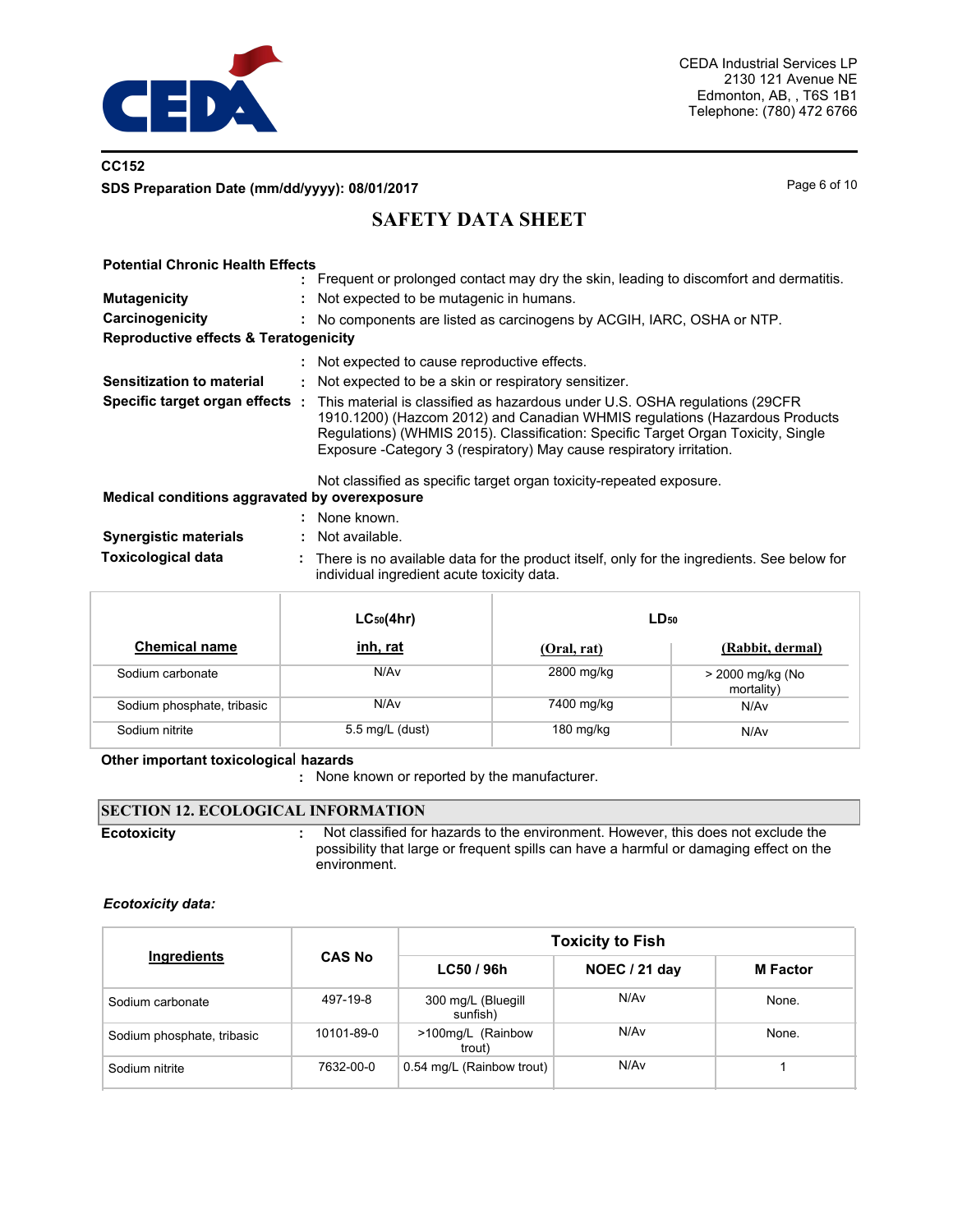

# **CC152 SDS Preparation Date (mm/dd/yyyy): 08/01/2017** Page 7 of 10

# **SAFETY DATA SHEET**

| Ingredients                | <b>CAS No</b> | <b>Toxicity to Daphnia</b>              |               |                 |  |  |
|----------------------------|---------------|-----------------------------------------|---------------|-----------------|--|--|
|                            |               | EC50 / 48h                              | NOEC / 21 day | <b>M</b> Factor |  |  |
| Sodium carbonate           | 497-19-8      | 200 mg/L [Ceriodaphnia<br>(water flea)] | N/Av          | None.           |  |  |
| Sodium phosphate, tribasic | 10101-89-0    | >100mg/L (Daphnia<br>magna)             | N/Ap          | None.           |  |  |
| Sodium nitrite             | 7632-00-0     | 15.4 mg/L (Daphnia<br>magna)            | N/Av          | None.           |  |  |

| Ingredients                | <b>CAS No</b> | <b>Toxicity to Algae</b>              |                   |                 |  |  |
|----------------------------|---------------|---------------------------------------|-------------------|-----------------|--|--|
|                            |               | EC50 / 96h or 72h                     | NOEC / 96h or 72h | <b>M</b> Factor |  |  |
| Sodium carbonate           | 497-19-8      | N/Av                                  | N/Av              | None.           |  |  |
| Sodium phosphate, tribasic | 10101-89-0    | >100mg/L (Green algae)                | N/Ap              | None.           |  |  |
| Sodium nitrite             | 7632-00-0     | $\geq$ 100 mg/L/72hr (Green<br>algae) | 100 mg/L/72hr     | None.           |  |  |

### **Persistence and degradability**

Not available. **:**

## **Bioaccumulation potential :** Not available.

| <b>Components</b>                              | Partition coefficient n-octanol/water (log Kow) | <b>Bioconcentration factor (BCF)</b> |
|------------------------------------------------|-------------------------------------------------|--------------------------------------|
| Sodium carbonate (CAS<br>497-19-8)             | N/Ap                                            | no bioaccumulation                   |
| Sodium phosphate, tribasic<br>(CAS 10101-89-0) | N/Ap                                            | N/Ap                                 |
| Sodium nitrite (CAS 7632-00-0)                 | $-3.7$                                          | 3.162 (estimated)                    |

**Mobility in soil :** High water solubility indicates a high mobility in soil.

### **Other Adverse Environmental effects**

No other adverse environmental effects (e.g. ozone depletion, photochemical ozone **:** creation potential, endocrine disruption, global warming potential) are expected from this component.

### **SECTION 13. DISPOSAL CONSIDERATIONS**

| <b>Handling for Disposal</b> | : Collect and reclaim or dispose in sealed containers at licensed waste disposal<br>site. Dispose of contents/container in accordance with<br>local/regional/national/international regulations.                                                                                                                                                                                                 |
|------------------------------|--------------------------------------------------------------------------------------------------------------------------------------------------------------------------------------------------------------------------------------------------------------------------------------------------------------------------------------------------------------------------------------------------|
| <b>Methods of Disposal</b>   | : Dispose in accordance with all applicable federal, state, provincial and local<br>regulations.                                                                                                                                                                                                                                                                                                 |
| <b>RCRA</b>                  | : If this product, as supplied, becomes a waste in the United States, it may meet the<br>criteria of a hazardous waste as defined under RCRA. Title 40 CFR 261. It is the<br>responsibility of the waste generator to determine the proper waste identification and<br>disposal method. For disposal of unused or waste material, check with local, state and<br>federal environmental agencies. |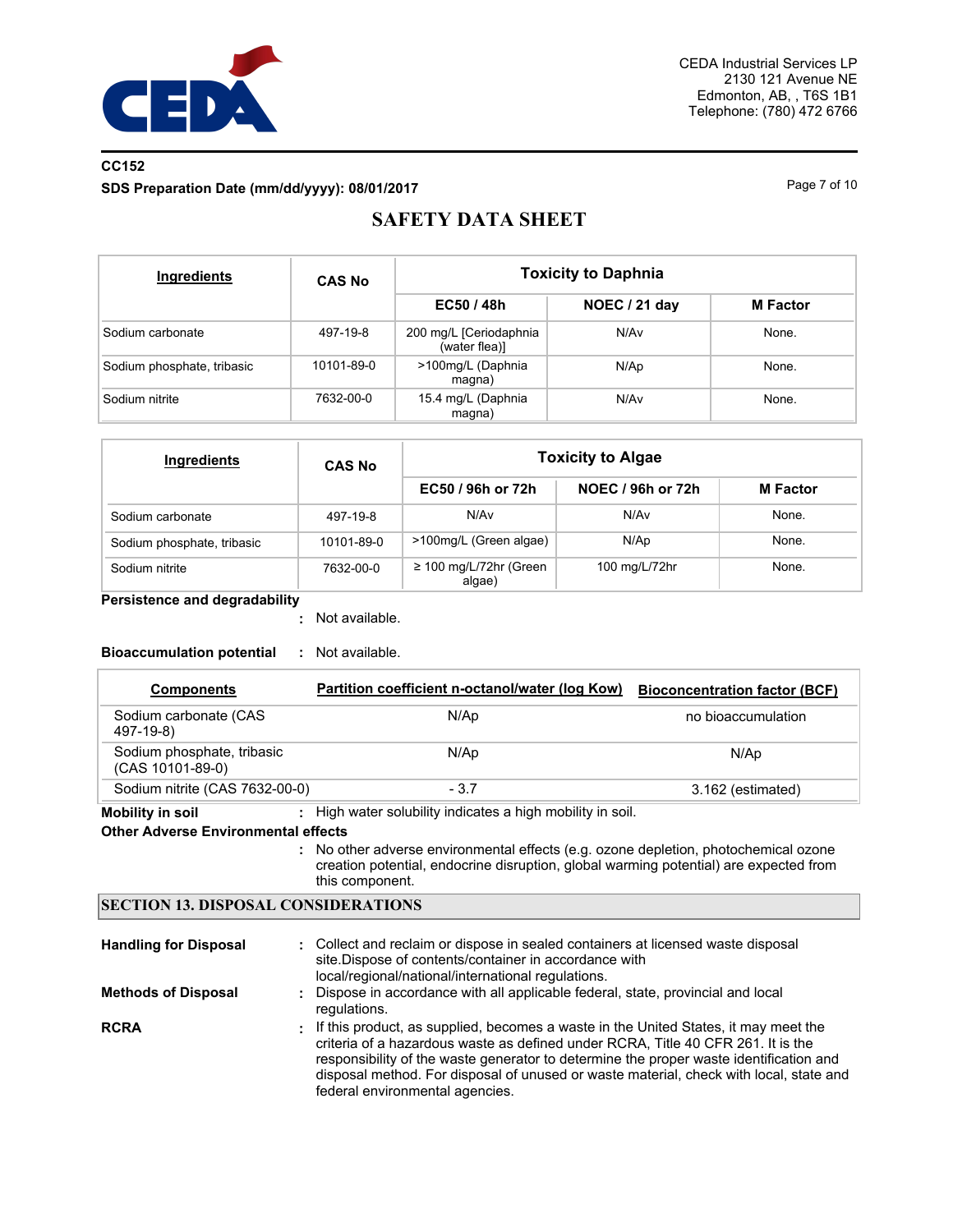

# **CC152 SDS Preparation Date (mm/dd/yyyy): 08/01/2017** Page 8 of 10

# **SAFETY DATA SHEET**

## **SECTION 14. TRANSPORT INFORMATION**

| <b>Regulatory</b><br><b>Information</b>              | <b>UN Number</b>              | UN proper shipping name                                                                                                                                                                                    | <b>Transport</b><br>hazard<br>class(es) | Packing<br>Group | Label |
|------------------------------------------------------|-------------------------------|------------------------------------------------------------------------------------------------------------------------------------------------------------------------------------------------------------|-----------------------------------------|------------------|-------|
| <b>TDG</b>                                           | None.                         | Not regulated.                                                                                                                                                                                             | not regulated                           | none             |       |
| <b>TDG</b><br><b>Additional</b><br>information       | None.                         |                                                                                                                                                                                                            |                                         |                  |       |
| 49CFR/DOT                                            | None.                         | Not regulated.                                                                                                                                                                                             | not regulated                           | none             |       |
| 49CFR/DOT<br><b>Additional</b><br>information        | None.                         |                                                                                                                                                                                                            |                                         |                  |       |
| <b>ICAO/IATA</b>                                     | None.                         | Not regulated.                                                                                                                                                                                             | not regulated                           | none             |       |
| <b>ICAO/IATA</b><br><b>Additional</b><br>information | None.                         |                                                                                                                                                                                                            |                                         |                  |       |
| <b>IMDG</b>                                          | None.                         | Not regulated.                                                                                                                                                                                             | not regulated                           | none             |       |
| <b>IMDG</b><br><b>Additional</b><br>information      | None.                         |                                                                                                                                                                                                            |                                         |                  |       |
| <b>Environmental hazards</b>                         | Special precautions for user: | None known or reported by the manufacturer.<br>This substance does not meet the criteria for an environmentally hazardous substance<br>according to the IMDG Code. See ECOLOGICAL INFORMATION, Section 12. |                                         |                  |       |

**Transport in bulk according to Annex II of MARPOL 73/78 and the IBC Code**

**:** Not available.

## **SECTION 15 - REGULATORY INFORMATION**

### **US Federal Information:**

Components listed below are present on the following U.S. Federal chemical lists:

|                               |            | <b>TSCA</b>                                    | <b>CERCLA</b><br>Reportable                                                                                                           | <b>SARA TITLE III:</b><br>Sec. 302,<br><b>Extremely</b> | SARA TITLE III: Sec. 313, 40 CFR<br>372, Specific Toxic Chemical |                             |  |
|-------------------------------|------------|------------------------------------------------|---------------------------------------------------------------------------------------------------------------------------------------|---------------------------------------------------------|------------------------------------------------------------------|-----------------------------|--|
| Ingredients                   | CAS#       | Inventory<br>Quantity(RQ) (40<br>CFR 117.302): |                                                                                                                                       | <b>Hazardous</b><br>Substance, 40<br><b>CFR 355:</b>    | <b>Toxic Chemical</b>                                            | de minimus<br>Concentration |  |
| Sodium carbonate              | 497-19-8   | Yes                                            | None.                                                                                                                                 | None.                                                   | <b>No</b>                                                        | N/Ap                        |  |
| Sodium phosphate,<br>tribasic | 10101-89-0 | <b>NL</b>                                      | 5000 lb final RQ (listed<br>under Sodium<br>phosphate, tribasic);<br>2270 kg final RQ<br>(listed under Sodium<br>phosphate, tribasic) | N/Av                                                    | No                                                               | N/AD                        |  |
| Sodium nitrite                | 7632-00-0  | Yes                                            | 100 lb/ 45.4 kg                                                                                                                       | None.                                                   | Yes                                                              | 1%                          |  |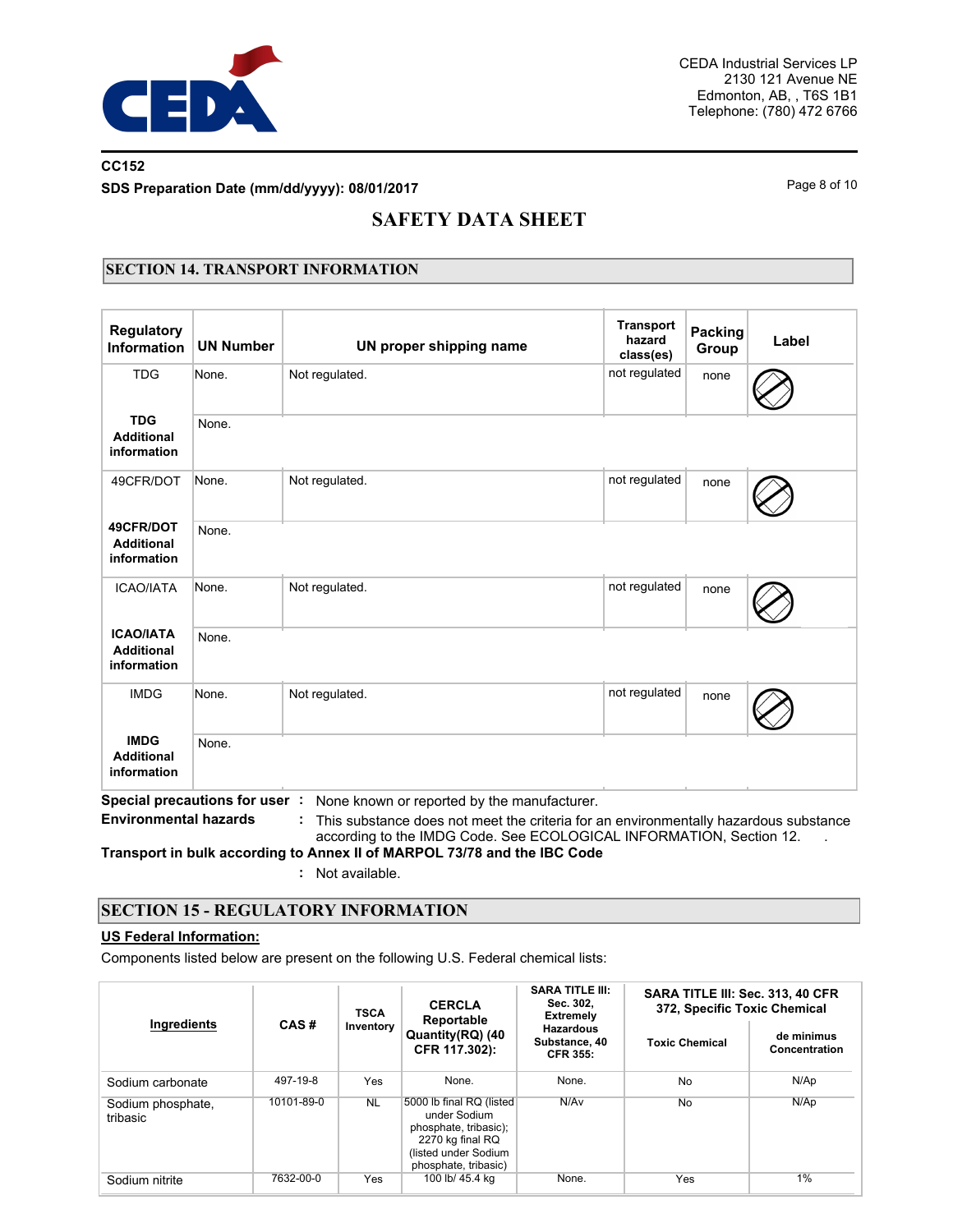

# **CC152 SDS Preparation Date (mm/dd/yyyy): 08/01/2017** Page 9 of 10

# **SAFETY DATA SHEET**

 SARA TITLE III: Sec. 311 and 312, SDS Requirements, 40 CFR 370 Hazard Classes: Eye Damage;Specific target organ toxicity, single exposure.Under SARA Sections 311 and 312, the EPA has established threshold quantities for the reporting of hazardous chemicals. The current thresholds are 500 pounds or the threshold planning quantity (TPQ), whichever is lower, for extremely hazardous substances and 10,000 pounds for all other hazardous chemicals.

### **US State Right to Know Laws:**

The following chemicals are specifically listed by individual States:

| Ingredients                | CAS#       | <b>California Proposition 65</b> | <b>State "Right to Know" Lists</b> |     |     |    |           |     |           |
|----------------------------|------------|----------------------------------|------------------------------------|-----|-----|----|-----------|-----|-----------|
|                            |            | Listed                           | <b>Type of Toxicity</b>            | CA  | МA  | ΜN | <b>NJ</b> | PA  | <b>RI</b> |
| Sodium carbonate           | 497-19-8   | No                               | N/Ap                               | No  | No  | No | No        | No  | No        |
| Sodium phosphate, tribasic | 10101-89-0 | No                               | N/Ap                               | Yes | Yes | No | No        | Yes | No        |
| Sodium nitrite             | 7632-00-0  | No                               | N/Ap                               | Yes | Yes | No | Yes       | Yes | No        |

### **Canadian Information:**

WHMIS information: Refer to Section 2 for a WHMIS Classification for this product. Canadian Environmental Protection Act (CEPA) information: All ingredients listed appear on the Domestic Substances List (DSL).

### **International Information:**

Components listed below are present on the following International Inventory list:

| Ingredients                   | CAS#       | European<br><b>EINECs</b> | Australia<br><b>AICS</b> | <b>Philippines</b><br><b>PICCS</b> | <b>Japan ENCS</b> | Korea<br><b>KECI/KECL</b> | China<br><b>IECSC</b> | NewZealand<br><b>IOC</b> |
|-------------------------------|------------|---------------------------|--------------------------|------------------------------------|-------------------|---------------------------|-----------------------|--------------------------|
| Sodium carbonate              | 497-19-8   | 207-838-8                 | Present                  | Present                            | $(1) - 164$       | KE-31380                  | Present               | HSR003265                |
| Sodium phosphate,<br>tribasic | 10101-89-0 | N/Av                      | Present                  | Present                            | $(1) - 497$       | N/Av                      | Present               | HSR003711                |
| Sodium nitrite                | 7632-00-0  | 231-555-9                 | Present                  | Present                            | $(1) - 483$       | KE-31546                  | Present               | HSR001286                |

### **SECTION 16. OTHER INFORMATION**

| SECTION 16. OTHER INFORMATION |                                                                                                                                                                                                                                                                                                                                                                                                                                                                                                                                                                                                                                                                                                         |  |  |  |  |  |
|-------------------------------|---------------------------------------------------------------------------------------------------------------------------------------------------------------------------------------------------------------------------------------------------------------------------------------------------------------------------------------------------------------------------------------------------------------------------------------------------------------------------------------------------------------------------------------------------------------------------------------------------------------------------------------------------------------------------------------------------------|--|--|--|--|--|
| Legend                        | : ACGIH: American Conference of Governmental Industrial Hygienists<br><b>CAS: Chemical Abstract Services</b><br>CERCLA: Comprehensive Environmental Response, Compensation, and Liability Act<br>of 1980<br>CFR: Code of Federal Regulations<br>CSA: Canadian Standards Association<br>DOT: Department of Transportation<br>EPA: Environmental Protection Agency<br>HMIS: Hazardous Materials Identification System<br>HSDB: Hazardous Substances Data Bank<br>IARC: International Agency for Research on Cancer<br>Inh: Inhalation<br><b>LC: Lethal Concentration</b><br>LD: Lethal Dose<br>MN: Minnesota<br>N/Ap: Not Applicable<br>N/Av: Not Available<br>NFPA: National Fire Protection Association |  |  |  |  |  |
|                               |                                                                                                                                                                                                                                                                                                                                                                                                                                                                                                                                                                                                                                                                                                         |  |  |  |  |  |